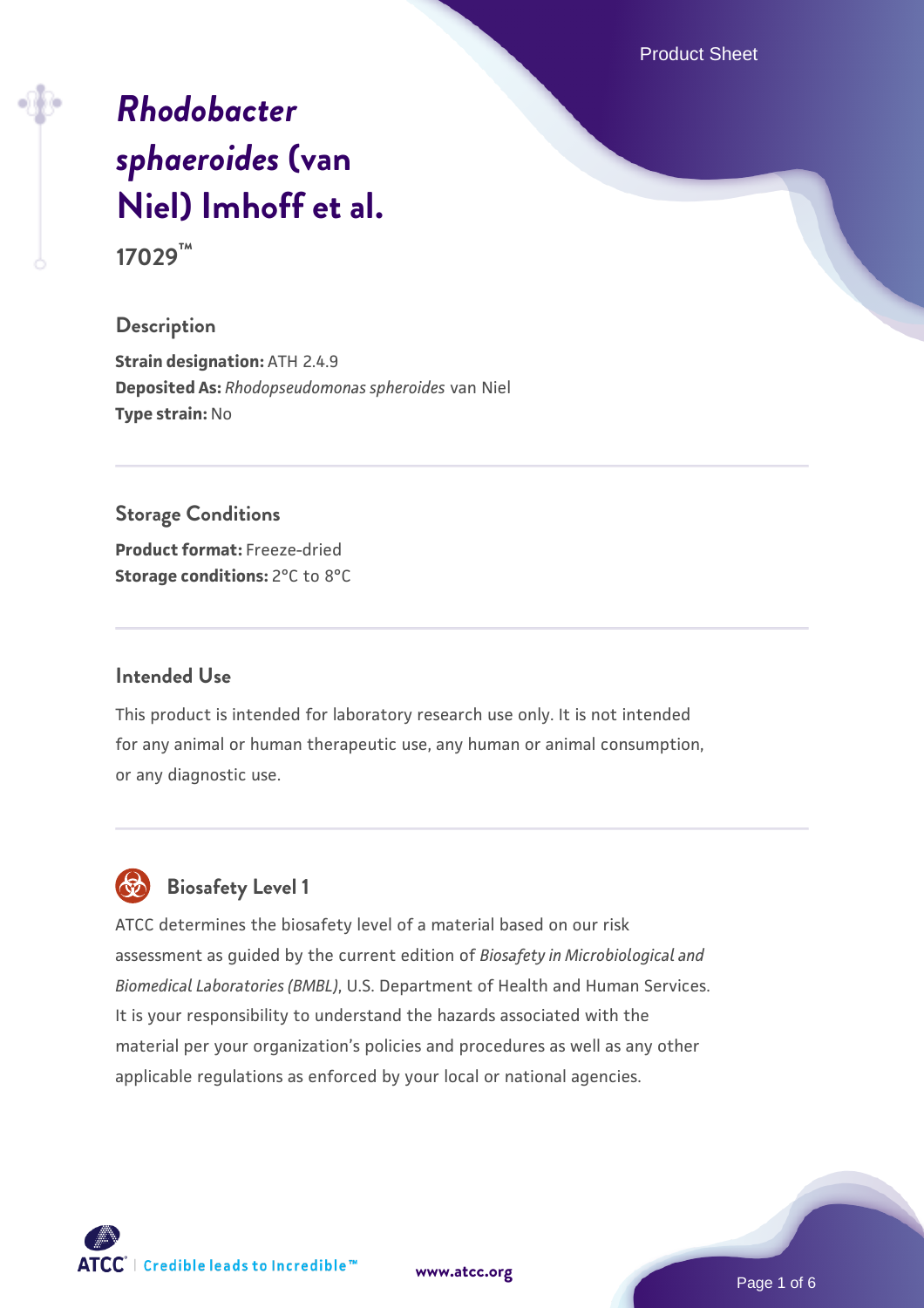ATCC highly recommends that appropriate personal protective equipment is always used when handling vials. For cultures that require storage in liquid nitrogen, it is important to note that some vials may leak when submersed in liquid nitrogen and will slowly fill with liquid nitrogen. Upon thawing, the conversion of the liquid nitrogen back to its gas phase may result in the vial exploding or blowing off its cap with dangerous force creating flying debris. Unless necessary, ATCC recommends that these cultures be stored in the vapor phase of liquid nitrogen rather than submersed in liquid nitrogen.

# **Certificate of Analysis**

For batch-specific test results, refer to the applicable certificate of analysis that can be found at www.atcc.org.

#### **Growth Conditions**

**Medium:**  [ATCC Medium 112: Van Niel's yeast agar](https://www.atcc.org/-/media/product-assets/documents/microbial-media-formulations/1/1/2/atcc-medium-112.pdf?rev=87a751a17d394f45a0f07c9d143f3f5b) **Temperature:** 30°C **Atmosphere:** Anaerobic

#### **Handling Procedures**

- 1. Put 6 to 8 mL of medium #112 into a 13 x 100 mm screw cap test tube (small). Add 3.0 % cysteine (stock concentration, 2 mL/100 mL medium) and then fill the test tube to capacity with additional #112 broth. Seal the test tube with a screw cap.
- 2. Let the tube sit at room temperature for 30 minutes before inoculating

**ATCC** | Credible leads to Incredible™

**[www.atcc.org](http://www.atcc.org)**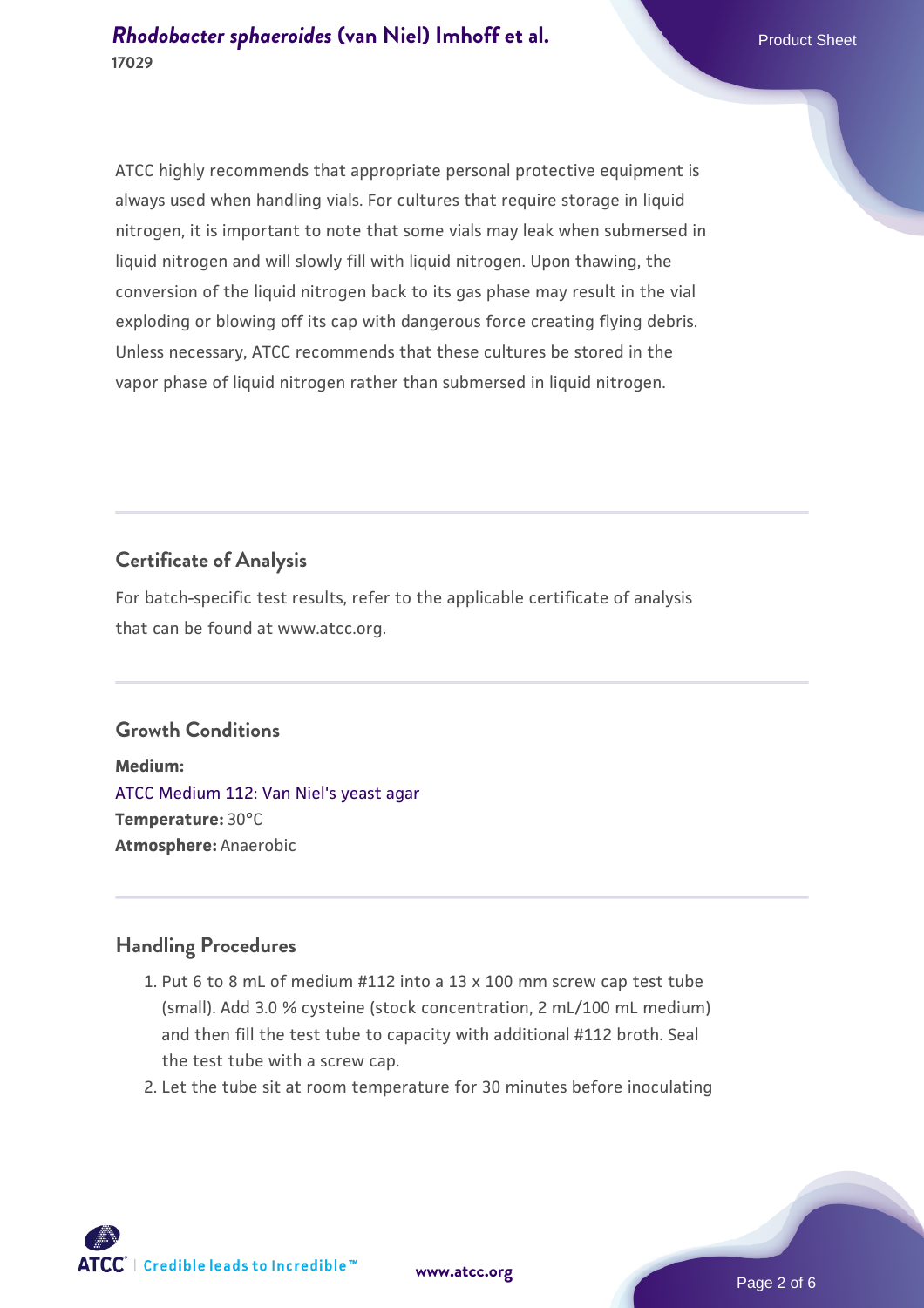### *[Rhodobacter sphaeroides](https://www.atcc.org/products/17029)* **[\(van Niel\) Imhoff et al.](https://www.atcc.org/products/17029) Product Sheet Product Sheet 17029**

it with the rehydrated culture.

- 3. Aseptically take 0.5 mL of the pre-reduced medium and rehydrate the pellet.
- 4. Transfer the rehydrated pellet back into the screw cap test tube and close tightly. (The test tube should be filled to capacity).
- 5. Incubate the culture at 30°C under a tungsten lamp.
- 6. Once growth has been established (three to six days), the culture should be transferred to fresh broth. If a large inoculum is used (1020%) the medium does not need to be pre-reduced.

#### **Notes**

This culture is tolerant to oxygen therefore strictly anoxic conditions are not required when rehydrating the freezedried pellet or transferring the organism.

This culture is able to grow aerobically on agar (Nutrient) in the dark. Colonies are round, convex, smooth, and reddish.

Additional information on this culture is available on the ATCC<sup>®</sup> web site at www.atcc.org.

### **Material Citation**

If use of this material results in a scientific publication, please cite the material in the following manner: *Rhodobacter sphaeroides* (van Niel) Imhoff et al. (ATCC 17029)

#### **References**

References and other information relating to this material are available at www.atcc.org.

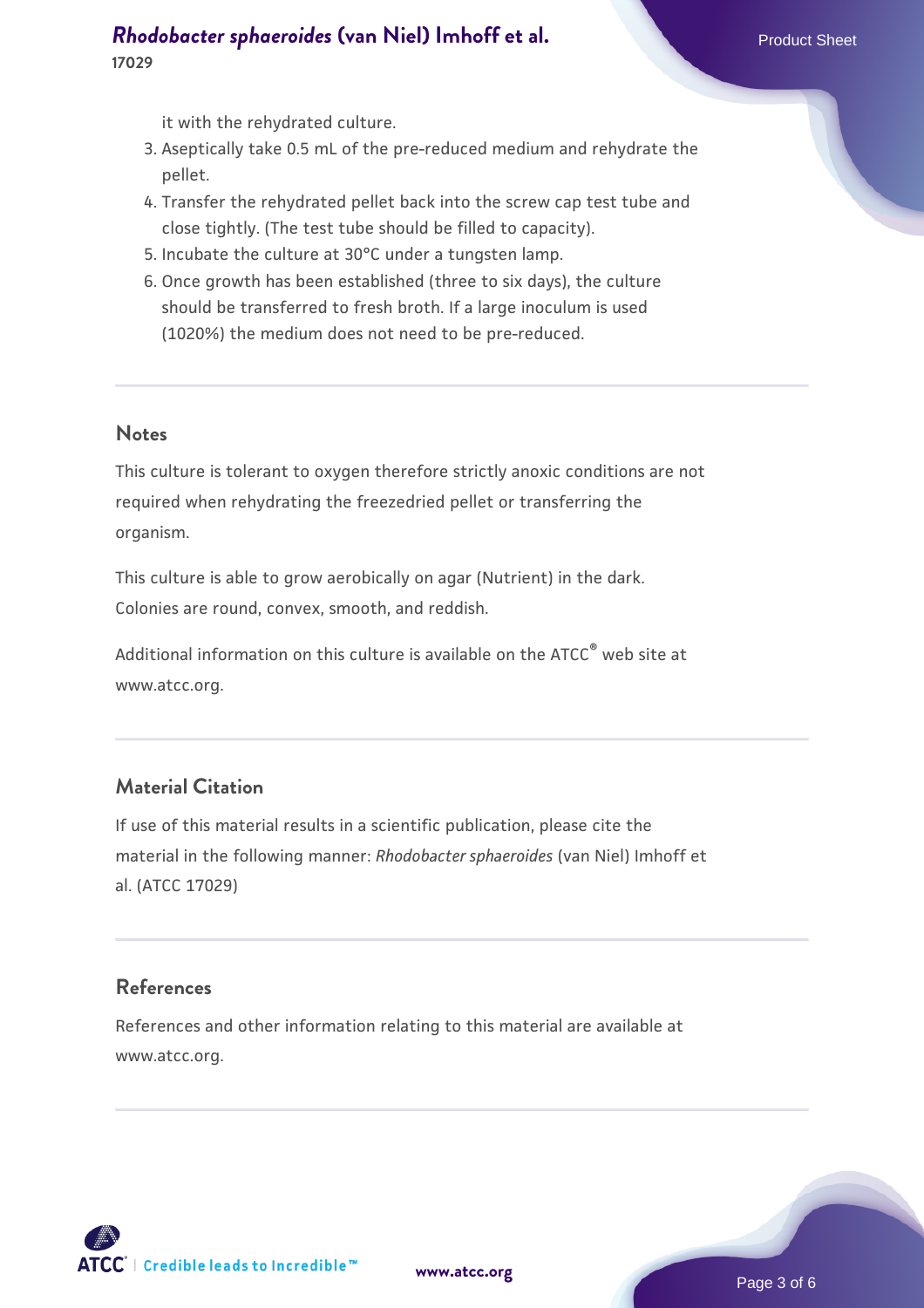#### **Warranty**

The product is provided 'AS IS' and the viability of ATCC® products is warranted for 30 days from the date of shipment, provided that the customer has stored and handled the product according to the information included on the product information sheet, website, and Certificate of Analysis. For living cultures, ATCC lists the media formulation and reagents that have been found to be effective for the product. While other unspecified media and reagents may also produce satisfactory results, a change in the ATCC and/or depositor-recommended protocols may affect the recovery, growth, and/or function of the product. If an alternative medium formulation or reagent is used, the ATCC warranty for viability is no longer valid. Except as expressly set forth herein, no other warranties of any kind are provided, express or implied, including, but not limited to, any implied warranties of merchantability, fitness for a particular purpose, manufacture according to cGMP standards, typicality, safety, accuracy, and/or noninfringement.

#### **Disclaimers**

This product is intended for laboratory research use only. It is not intended for any animal or human therapeutic use, any human or animal consumption, or any diagnostic use. Any proposed commercial use is prohibited without a license from ATCC.

While ATCC uses reasonable efforts to include accurate and up-to-date information on this product sheet, ATCC makes no warranties or representations as to its accuracy. Citations from scientific literature and patents are provided for informational purposes only. ATCC does not warrant that such information has been confirmed to be accurate or complete and the customer bears the sole responsibility of confirming the accuracy and completeness of any such information.

This product is sent on the condition that the customer is responsible for and assumes all risk and responsibility in connection with the receipt, handling,



**[www.atcc.org](http://www.atcc.org)**

Page 4 of 6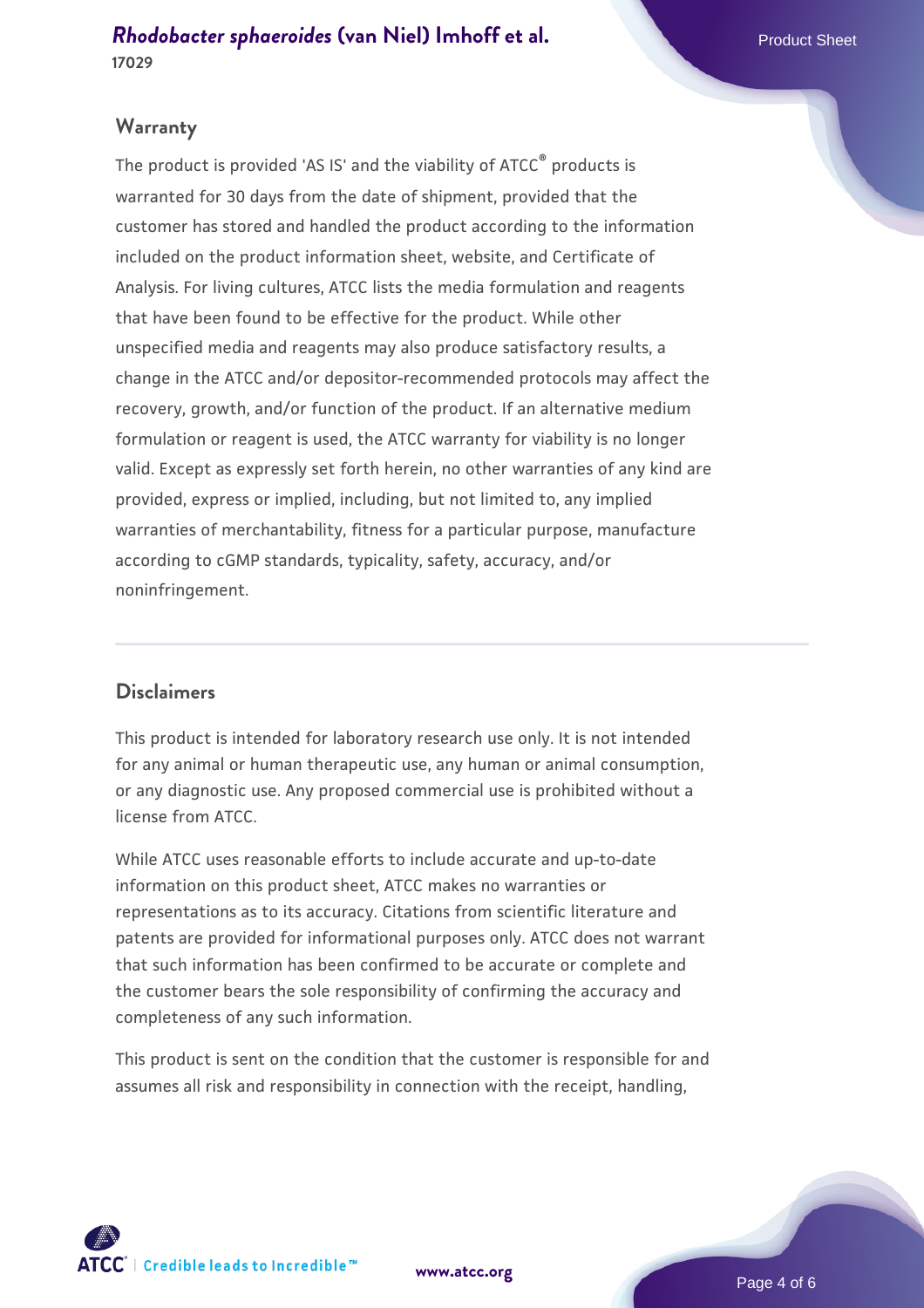#### *[Rhodobacter sphaeroides](https://www.atcc.org/products/17029)* **[\(van Niel\) Imhoff et al.](https://www.atcc.org/products/17029) Product Sheet Product Sheet 17029**

storage, disposal, and use of the ATCC product including without limitation taking all appropriate safety and handling precautions to minimize health or environmental risk. As a condition of receiving the material, the customer agrees that any activity undertaken with the ATCC product and any progeny or modifications will be conducted in compliance with all applicable laws, regulations, and guidelines. This product is provided 'AS IS' with no representations or warranties whatsoever except as expressly set forth herein and in no event shall ATCC, its parents, subsidiaries, directors, officers, agents, employees, assigns, successors, and affiliates be liable for indirect, special, incidental, or consequential damages of any kind in connection with or arising out of the customer's use of the product. While reasonable effort is made to ensure authenticity and reliability of materials on deposit, ATCC is not liable for damages arising from the misidentification or misrepresentation of such materials.

Please see the material transfer agreement (MTA) for further details regarding the use of this product. The MTA is available at www.atcc.org.

### **Copyright and Trademark Information**

© ATCC 2021. All rights reserved.

ATCC is a registered trademark of the American Type Culture Collection.

#### **Revision**

This information on this document was last updated on 2022-03-25

### **Contact Information**

ATCC 10801 University Boulevard Manassas, VA 20110-2209 USA